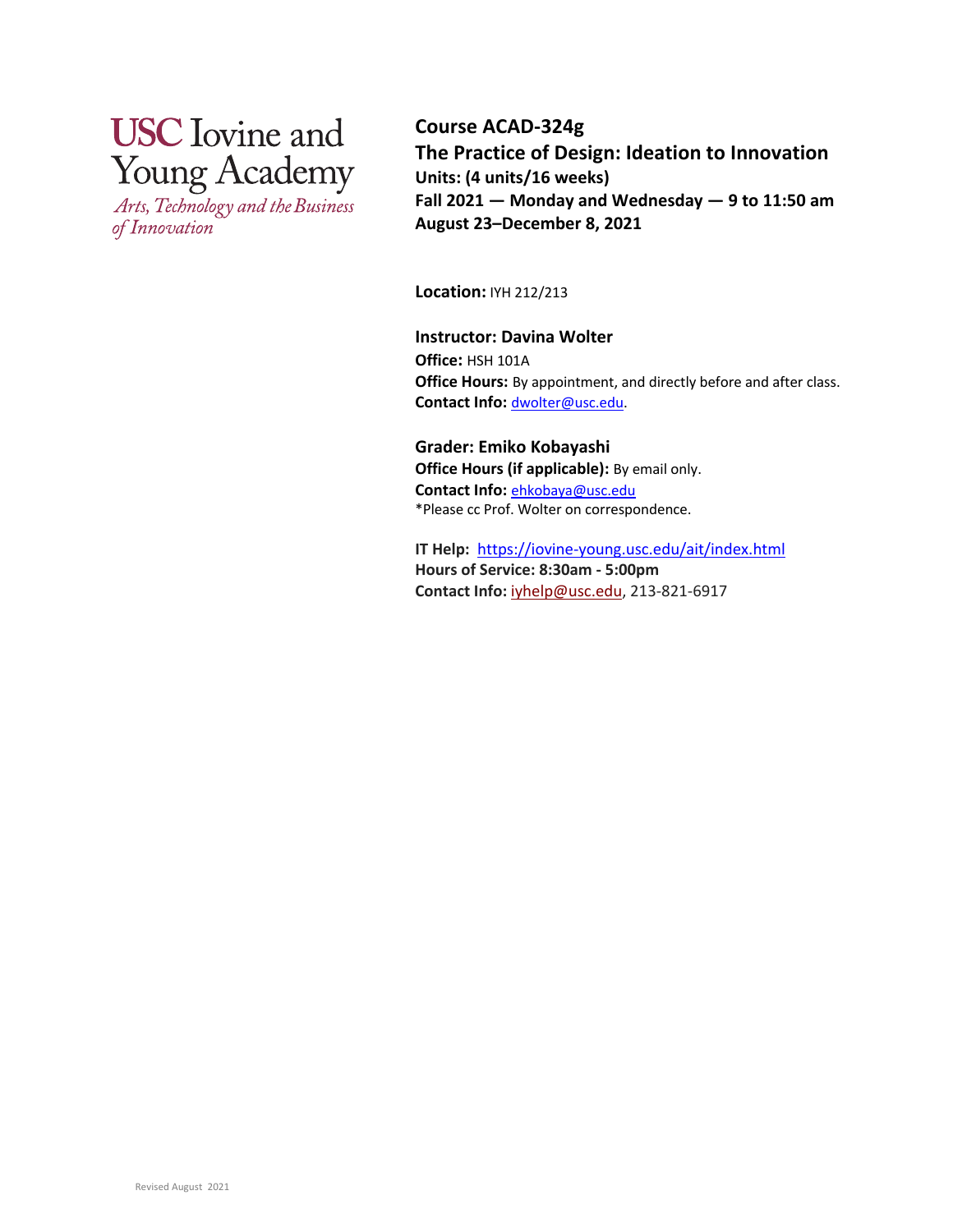### **Course Description**

This course provides students with an overview of collaborative design theories, processes, problem-solving methodologies and design history. In conjunction with multidisciplinary perspectives, design as a practice can be used to create critical insights, and solutions to virtually any challenge. Students will learn from and be inspired by design solutions of the past to create innovative solutions to everyday challenges.

Designers research, employ proven methods and techniques, look to past examples, iterate ideas; to develop solutions from initial concept to execution, and evaluation. This course helps students to develop their own practice of design by learning the principles of rapid prototyping, problem-solving by learning from past product and service solutions, seeking out their correct audience, and applying design-based skills towards challenges they identify in daily life. We encourage each student to develop a connection between their passions, existing skill sets, and their newly acquired problem-solving techniques and collaborative practices throughout the practice modules of the course. Some of these will require you to utilize your lateral connection skills and make relationships between disparate topics.

Through lectures, case studies, readings, research assignments and papers, quizzes, discussions and class practice exercises; students will acquire applicable skills for contemporary problem-solving by drawing upon historical milestones of innovation.

The course will cover a range of design disciplines and perspectives, with an emphasis on product design and an introduction to human-centered design.

### **Learning Objectives and Outcomes**

By the end of the semester, students will be able to:

- Understand and explain design process
- Know and apply design-based problem-solving methodologies
- Understand the collaborative design process for the development of products and user experiences
- Research and analyze the history, theory, and practice of relevant case studies, and design periods
- Develop deeper insights into user, consumer or stakeholder needs
- Realize the value of the collaborative teamwork as a tool for innovation
- Be comfortable with rapid-prototyping

**Prerequisite(s):** None **Co-Requisite(s):** None **Concurrent Enrollment:** None **Recommended Preparation**: None

#### **Course Notes**

The course will cover a range of deliverable types. Some are graded, according to a supplied assignment rubic; others are credit/no credit. All assignments will be shared ahead of time in class, and will be discussed to address outstanding questions. Blackboard will be implemented for notifications, group messaging, submission urls, and grading. Google Drive will house all relevant resources and be the repository for assignment work product.

Students are responsible for all readings, and assignments; to include: homework, in-class work, lectures, discussion, and presentations. The Practice of Design is a lecture, discussion, and making class.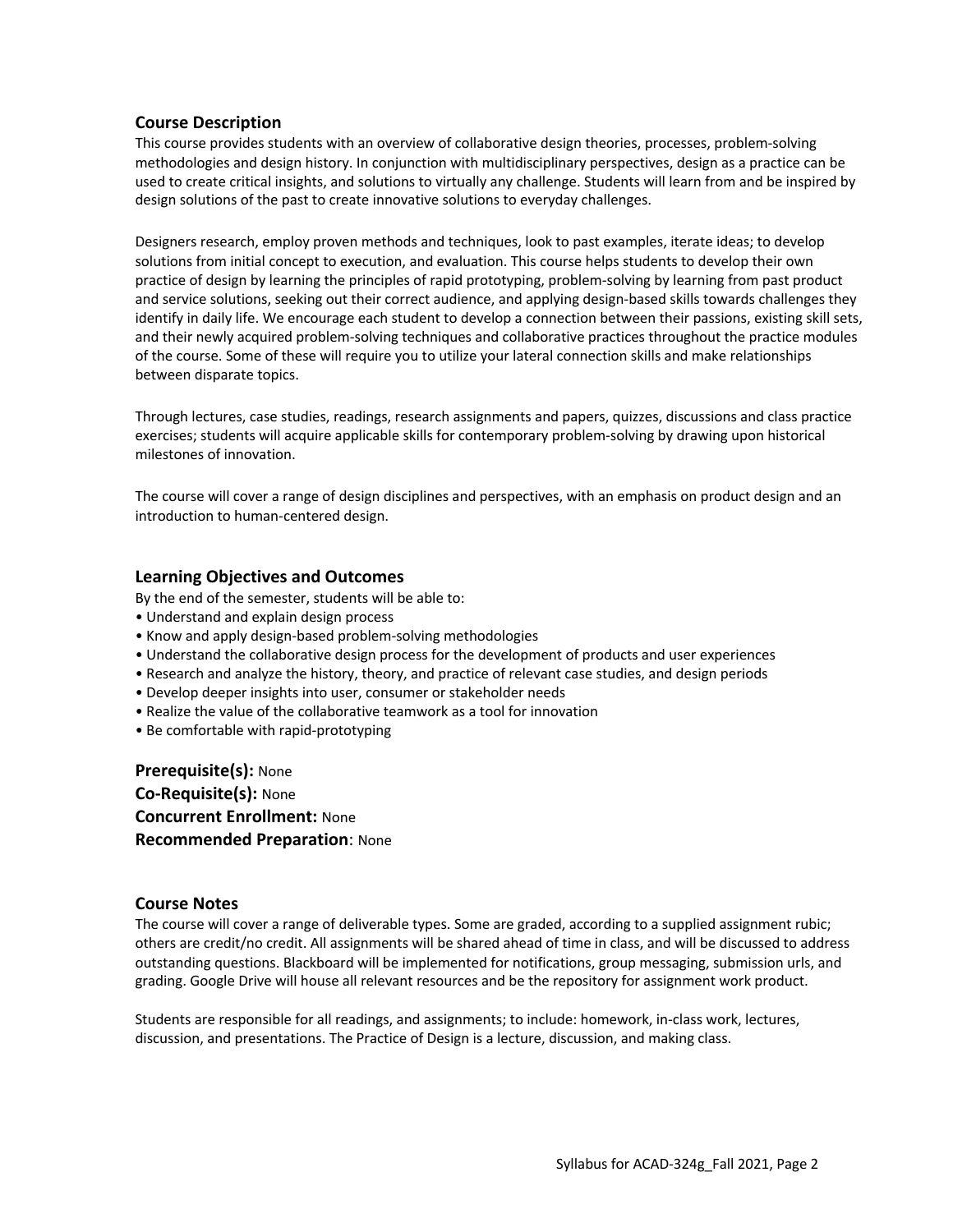## **Required Readings and Supplementary Materials**

- Regular access to computer, color printer, and copier
- Notebook/Sketchbook
- Project materials to be purchased at the Student's selection on a per project basis.
- USB Portable storage device/flash drive or other digital storage devices (cellphones, external storage devices, CD).

*It is the student's responsibility to BACK EVERYTHING UP, losing work is not an acceptable excuse for missing work. It cannot be emphasized enough that you should have a reliable backup arrangement, and process material to outline your work.*

#### • **Required Textbook(s):**

• Design Studies: A Reader, Edited by Hazel Clark and David Brody (Publication may be ordered online. Used books may be found for lower cost. Required for week 2 of course and beyond.)

#### • **Required Maker Kit:**

• Available through Iovine and Young Academy student services. (Required for week 2 of course and beyond.)

### **Grading Breakdown**

| <b>Assignment</b>                          | <b>Points</b> | % of Grade |
|--------------------------------------------|---------------|------------|
| Participation                              | $(28) = 100$  | 10%        |
| Quizzes                                    | $(4) = 100$   | 10%        |
| <b>Research and Practice Projects</b>      | $(5) = 300$   | 30%        |
| Midterm Paper                              | $(1) = 200$   | 20%        |
| <b>Final Presentation and Deliverables</b> | $(8) = 300$   | 30%        |
| <b>TOTAL</b>                               | 1000          | 100%       |

## **Grading Scale**

Course final grades will be determined using the following scale:

#### A: (95-100%) A-: (90-94%)

EXCELLENT – Means that your work is excellent. You have a thorough understanding of the course content, theories and the ideas presented in lectures and readings. Your grades on all your assignments, attendance and participation are consistently excellent. You are engaged and actively participate in discussions and with the assignments. All of your assignments are thoroughly researched and turned in on time. You consistently demonstrate a high level of comprehension in your discussions and through your assignments.

#### B+: (87-89%) B: (83-86%) B-: (80-83%)

GOOD – Means that your work is good, and you demonstrate an above average understanding of the course content. Your grades on all your assignments, attendance and participation are consistently good or excellent. Ideas presented in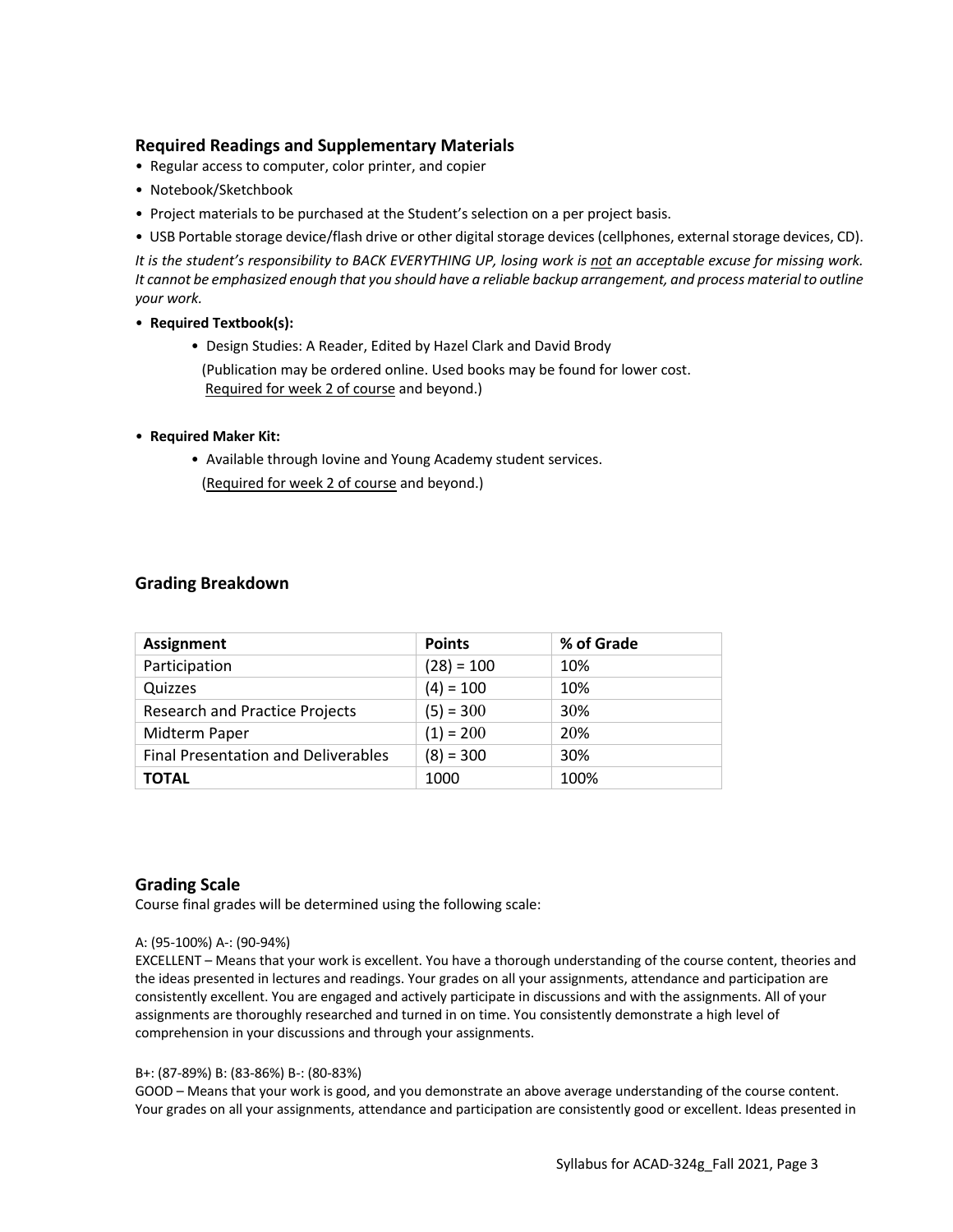class are understood and is reflected in your assignments. Your concepts are good, if not excellent, and you are usually able to bring them to life visually as needed.

#### C+: (77-79%) C: (73-76%) C-: (70-73%)

AVERAGE – Means that your work, attendance, and participation are fair (average). You understand some of the ideas, themes and concepts presented in class. Your attendance and participation are average. Your performance in critiques are average.

#### D+: (67-69%) D: (60-66%)

BELOW AVERAGE – Means that your work was below average. You did not understand most of the ideas presented in class and did not adequately demonstrate comprehension in your assignments. Assignments were routinely not turned in or turned in on time. Your assignments are mediocre or poor and you were not able to communicate comprehension. Your attendance and participated were poor.

#### F: (0-59%)

FAILING – Means that your work was poor or missing. You didn't understand the majority of the ideas presented in class and it is reflected in your work. Your concepts and ideas were poor or lacking and/or your work was not turned in. You did not attend and participate enough to pass.

## **Assignment Rubrics**

Assignment Rubrics vary per assignment. Please check with the instructor to ensure you have a clear understanding of what is expected of you for each assignment.

## **Assignment Submission Policy**

#### **Assignments must be submitted to the google drive, AND as a URL submission to Blackboard, in advance**

**of the class due.** Assignments submitted late will be accepted but will incur the following grade penalties:

24 hours after deadline is a 10% deduction

24-48 hours after the deadline is a 20% deduction

48 hours to 3 days late is a 50% deduction

Submissions more than 3 days late will receive NO CREDIT, unless approved in advance by the instructor.

\*Please note deliverable criteria as sighted on each assignment rubric (as shared in class and course materials), as deductions will be incurred by inaccurate submission processes.

#### **Grading Timeline**

Grades for each assignment to be shared within 2-3 weeks of submission. Grading notifications will go out via Blackboard system in RESONSE to url submissions on Blackboard.

Students will be notified of their standing in detail after the midterm assignment is graded.

Students are welcomed, and encouraged, to check in at any time regarding their standing in the class.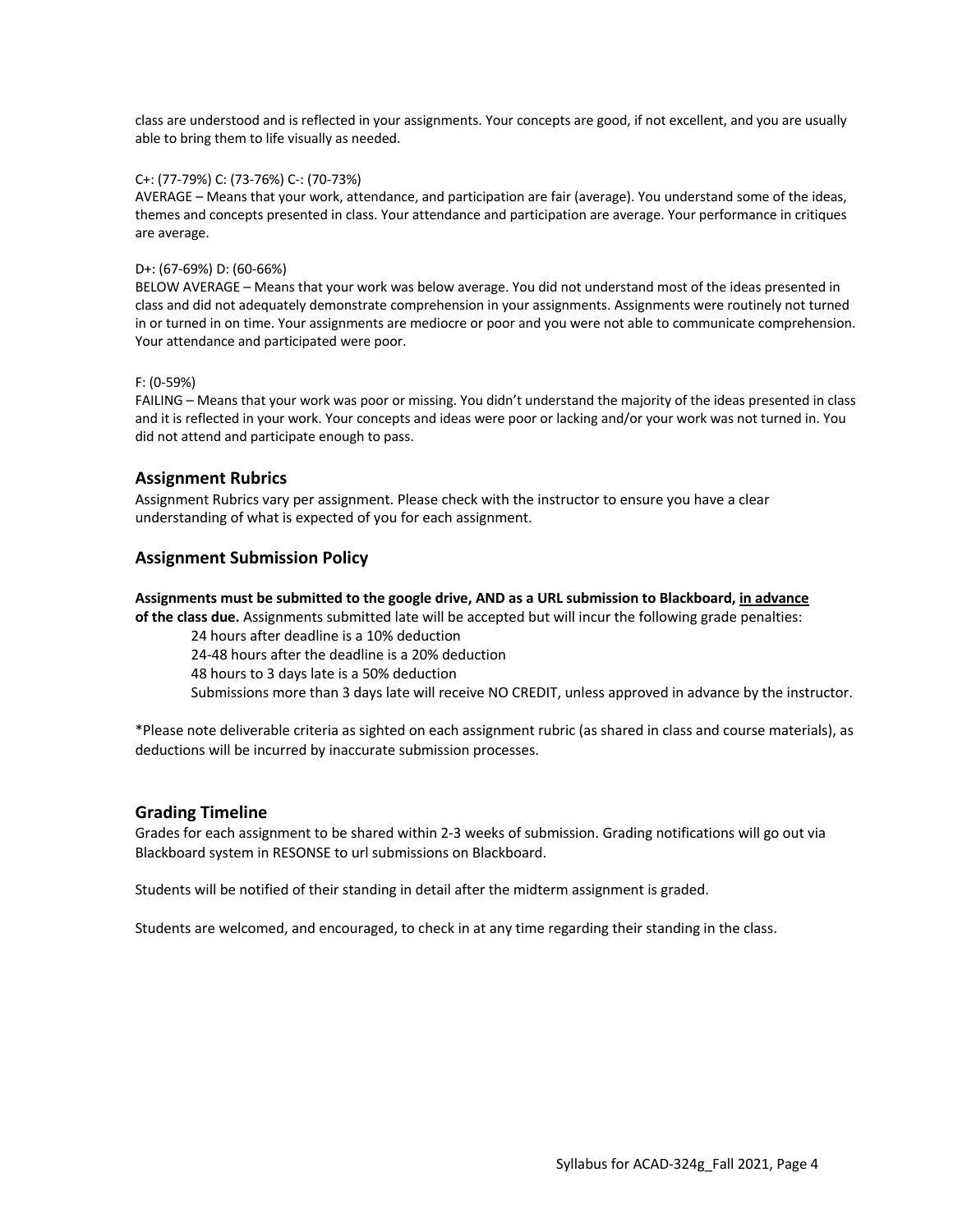## **Academy Attendance Policy**

The Academy maintains rigorous academic standards for its students and **on-time attendance** at all class meetings is expected. Each student will be allowed two excused absences over the course of the semester for which no explanation is required. Students are admonished to not waste excused absences on non-critical issues, and to use them carefully for illness or other issues that may arise unexpectedly. Except in the case of prolonged illness or other serious issue (see below), no additional absences will be excused. Each unexcused absence will result in the lowering of the final grade by ⅓ of a grade (e.g., an A will be lowered to A-, and A- will be lowered to a B+, etc.). In addition, being tardy to class will count as one-third of an absence. Three tardies equal a full class period absence.

*An established pattern of tardy and/or disruptive behavior may result in being asked to leave the class for that day, generating a full absence.*

#### *Attendance will be taken at the beginning of each class. It is your responsibility to ensure your attendance recording at the start of each class.*

*In the event of online classes, you are required to submit a chat text entry (or similar) to record your attendance in class.*

#### *If you are more than 15 mins late for a class–without prior permission from the instructor–it will be counted as an absence.*

Students remain responsible for any missed work from excused or unexcused absences. Immediately following an absence, students should contact the instructor to obtain missed assignments or lecture notes and to confirm new deadlines or due dates. Extensions or other accommodations are at the discretion of the instructor.

Automatically excused absences normally many not be used for quiz, exam or presentation days. Using an excused absence for a quiz, exam or presentation, such as in the case of sudden illness or other emergency, is at the discretion of the instructor.

In the case of prolonged illness, family emergencies, or other unforeseen serious issues, the student should contact the instructor to arrange for accommodation. Accommodation may also be made for essential professional or career-related events or opportunities. All accommodations remain at the discretion of the instructor, and appropriate documentation may be required.

#### *Fall 2021 addendum:*

- Unless students provide an accommodation letter from USC's Office of Student Accessibility Services or a letter from IYA Student Services detailing visa or travel restrictions, attendance and active participation is expected in the classroom. Any student with such accommodations should submit their accommodation document to the instructor as soon as possible to discuss appropriate accommodations. Either classroom recordings or live remote access to the class via Zoom will be provided.
- Students who are experiencing illness should not attend class in person. Please inform the instructor in advance of any class sessions that you can't attend for medical reasons, and accommodations will be arranged to view recorded lectures and submit alternatives to any missed class participation. Students will not be penalized for not attending class in person under these circumstances.
- In the event that you find yourself experiencing COVID-19 related symptoms, in keeping with university recommendations, you should Stay home! This is the best way to prevent spreading COVID-19 as supported by scientific evidence; Please do not come to an in-person class if you are feeling ill, particularly if you are experiencing symptoms of COVID-19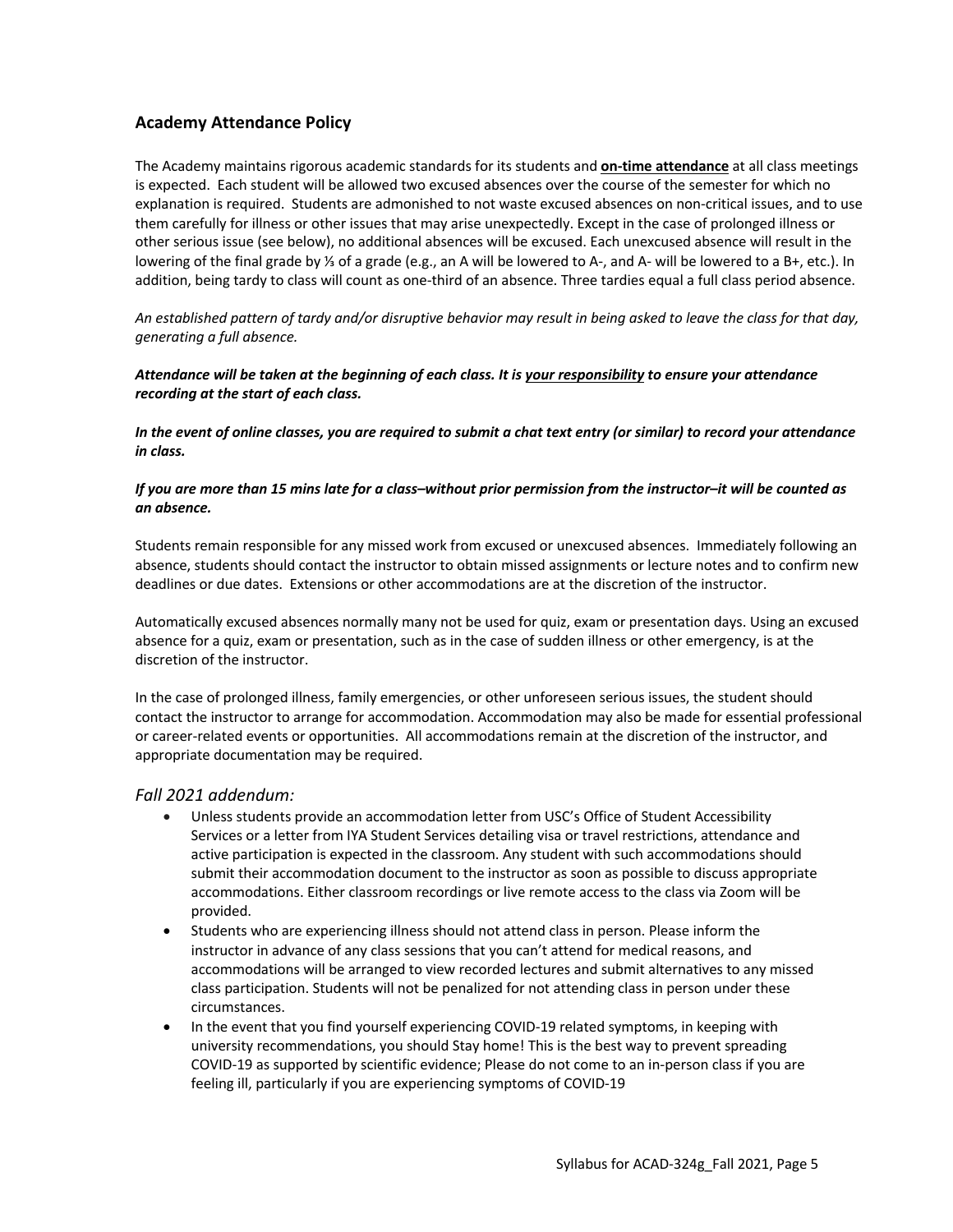## **Additional Policies**

Throughout the course, we will be using a variety of tools to create practice work. Please be prepared with laptop, cellphone, and sketch pad as each of these items may be imployed at any given time. It is understood that technology is key to the contemporary learning environment, but it should not hinder communication and comprehension between instructor and student, nor be a detractor to others around you.

**Please stay present in class or group discussions, as this will be reflected in your participation grade.**

## **HOW TO PURCHASE SOFTWARE AT THE DISCOUNTED ACADEMY RATE THROUGH THE USC BOOKSTORE:**

The following first year software are now available for purchase **online** through the USC Bookstore at the Academy discounted rate:

| <b>Software</b>             | <b>IYA Short-Term License at USC Bookstore</b> |
|-----------------------------|------------------------------------------------|
| <b>Adobe Creative Cloud</b> | \$70 2021-2022 annual license                  |
| <b>Apple Logic Pro</b>      | \$35 semester license                          |
| <b>Solidworks</b>           | \$35 semester license                          |
| <b>Apple Final Cut Pro</b>  | \$35 semester license                          |

- 1. Visit the USC Bookstore online: https://www.uscbookstore.com/usciyasoftware
- 2. Select the software license(s) you would like to purchase.
- 3. When you proceed to checkout, add the Promo Code "IYASoftware" (This will override the listed taxes).
- 4. For shipping, select FedEx Home Delivery (free).
- 5. Once you complete your online purchase, you will receive a confirmation email/receipt. *(Note that even if a shipping charge appears on your invoice, it will not be charged to your credit card. This relates to a known technical problem with the Bookstore's online store.)*
- 6. Upload your receipt here to receive access to your purchased license.
- 7. You will be notified by email when the license has been activated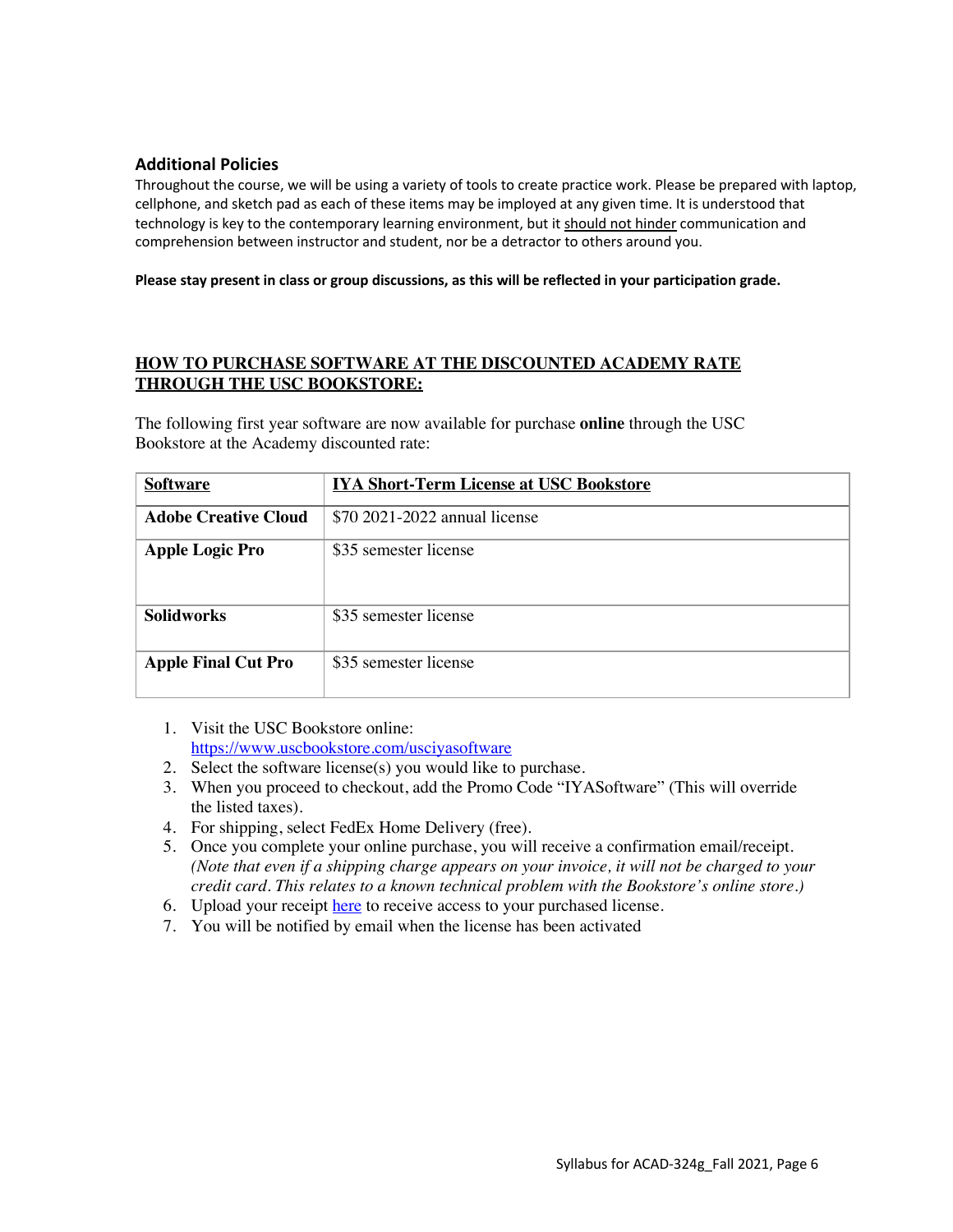## **THE PRACTICE OF DESIGN:**

### **Weekly Schedule**

*(subject to change as needed)*

### **1: Introduction & Design Vocabulary**

#### Monday, August 23 Course Overview and Introductions Lecture: The Gestalt Laws of Perception | What am I seeing?

*\*Introduce Project 1\_Design Scavenger Hunt* Read: Design vocabulary *A Primer of Visual Literacy,* Dondis Do: Project 1\_Design Scavenger Hunt \_OPEN Activity; Group 2 person

#### Wednesday, August 25

## **Project 1\_Design Scavenger Hunt DUE**

Discuss: *A Primer of Visual Literacy,* Dondis Lecture: Ancient Beginnings of Product Design *\*Constructive Critique* Bias Need vs. Want *\*Introduce Project 2\_Collaborative Space Mindmap Mobile*  Read: Excerpts from *The History, Theory and Practice of Product Design*, Bernhard Burdek Do: Project 2\_Collaborative Space Mindmap Mobile \_MAKER Activity; Group 3 person

## **2: Create and Consume**

|          | Monday, August 30                                                                    |
|----------|--------------------------------------------------------------------------------------|
| Discuss: | The History, Theory and Practice of Product Design, Bernhard Burdek                  |
| Lecture: | *Creative 101                                                                        |
|          | Renaissance and Industrial Revolution                                                |
|          | Breaking the Canon                                                                   |
| Read:    | <b>Granville T. Woods by Gerry Butler</b>                                            |
|          | Excerpt #50 from Design Studies: A Reader by Clark and Brody (course text);          |
|          | "Manufacturing, Consumption and Design in Eighteenth Century England" by John Styles |
| Do:      | Project 2 Collaborative Space Mindmap Mobile MAKER Activity; Group 3 person, cont.   |

#### Wednesday, September 1

|          | Project 2_Collaborative Space Mindmap Mobile DUE                                     |
|----------|--------------------------------------------------------------------------------------|
| Discuss: | <b>Granville T. Woods by Gerry Butler</b>                                            |
|          | Excerpt #50 from <i>Design Studies: A Reader</i> by Clark and Brody (course text);   |
|          | "Manufacturing, Consumption and Design in Eighteenth Century England" by John Styles |
| Lecture: | Color Theory                                                                         |
|          | Typography & Graphic Layout                                                          |
|          | *Introduce Project 3 Origin Story                                                    |
| Read:    | Vocal Type Design by Tré Seals                                                       |
|          | The Oscar-winning Filmmaker + Graphic Designer Satyajit Ray by Ritupriya Basu        |
| Do:      | 'Century of Self' Documentary; pt. 1 WATCH > STUDY for QUIZ #1                       |
|          | Project 3 Origin Story; 2-page WRITING + MAKER Activity; Individual                  |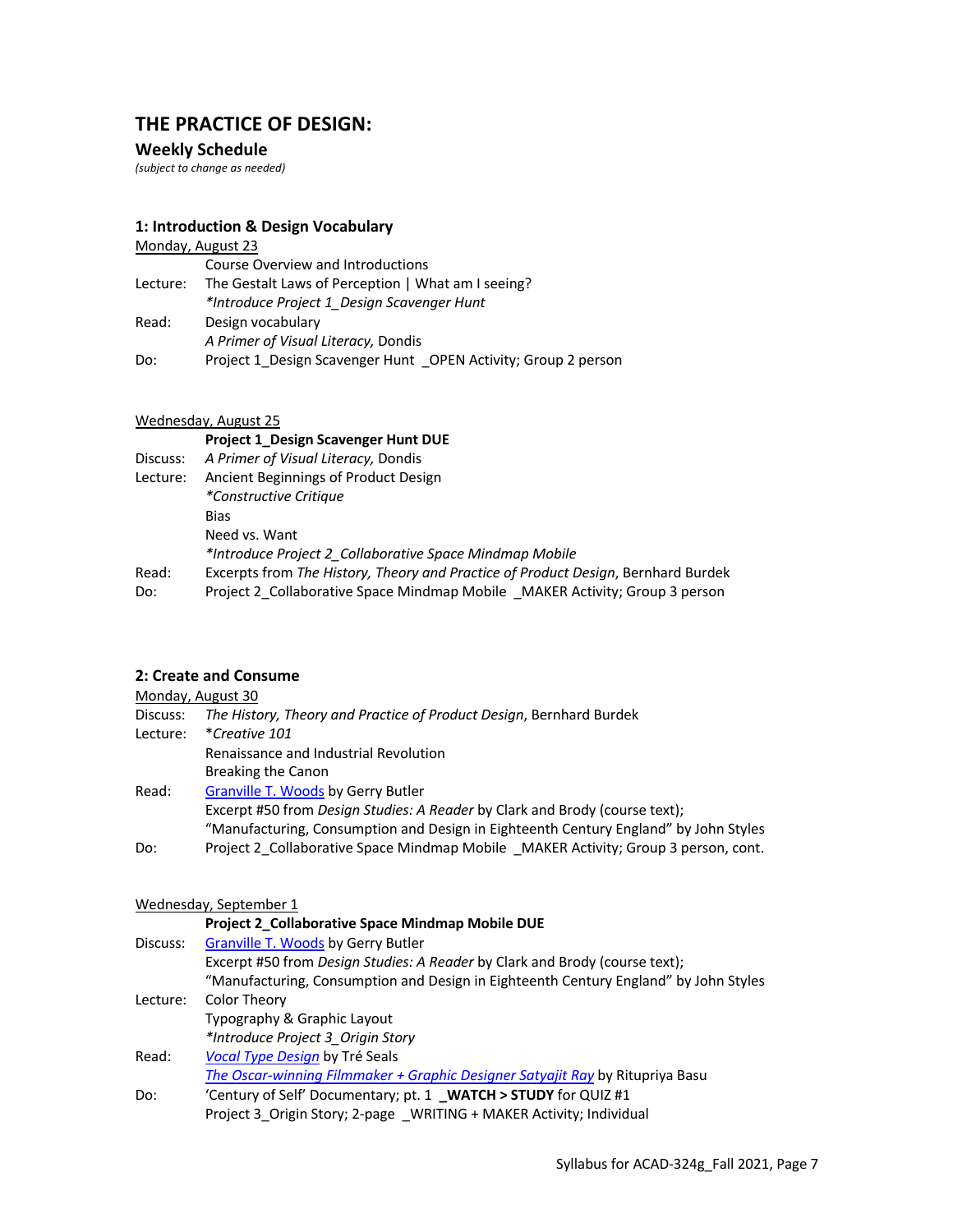#### **3: Foundations of Process**

Monday, September 6 – **NO CLASS/LABOR DAY**

#### Wednesday, September 8

#### **QUIZ #1: 'Century of Self' Documentary; pt. 1**

| Discuss: | Vocal Type Design by Tré Seals                                                |
|----------|-------------------------------------------------------------------------------|
|          | The Oscar-winning Filmmaker + Graphic Designer Satyajit Ray by Ritupriya Basu |
| Lecture: | The Evolution of Design Theory and Methodology, pt. 1                         |
| Read:    | Excerpts from The Universal Traveler, Koberg and Bagnall                      |
|          | 10 Types of Innovation: IDEOs Strategies *reference                           |
|          | Human-Centered Design Toolkit: An Open-Source Toolkit, by IDEO * reference    |
| Do:      | Project 3 Origin Story; 2-page WRITING + MAKER Activity; Individual, cont.    |

#### **4: Looking Back and Beyond**

Monday, September 13

|          | <b>Project 3 Origin Story DUE</b>                                          |
|----------|----------------------------------------------------------------------------|
| Discuss: | Excerpts from The Universal Traveler, Koberg and Bagnall                   |
|          | 10 Types of Innovation: IDEOs Strategies * reference                       |
|          | Human-Centered Design Toolkit: An Open-Source Toolkit, by IDEO * reference |
| Lecture: | The Evolution of Design Theory and Methodology, pt. 2                      |
|          | Chindogu                                                                   |
|          | *Introduce Project 4 Chindōgu                                              |
| Read:    | Designing Interactions, Bill Moggridge                                     |
| Do:      | Project 4 Chindōgu MAKER Activity; Group 2 person                          |

### Wednesday, September 15

| Discuss: | Designing Interactions, Bill Moggridge                   |
|----------|----------------------------------------------------------|
| Lecture: | Shaker and Arts & Crafts                                 |
|          | Around the World, pt. 1                                  |
| Read:    | Excerpts from Design for the Real World, Victor Papanek  |
|          | Excerpt from The Design of Everyday Things, Don Norman   |
| Do:      | Project 4 Chindōgu MAKER Activity; Group 2 person, cont. |

#### **5: Engage and Relate**

## Monday, September 20

- Discuss: Excerpts from *Design for the Real World*, Victor Papanek Excerpt from *The Design of Everyday Things*, Don Norman Lecture: Japanism, Art Nouveau, and Art Deco Harlem Renaissance
- Read: Excerpts from *"The Constitution of The Product: Form, Function, Material, and Expression"*, DiSalvo Marjorie Stewart Joyner by Kate Kelly
- Do: Project 4\_Chindōgu \_MAKER Activity; Group 2 person, cont.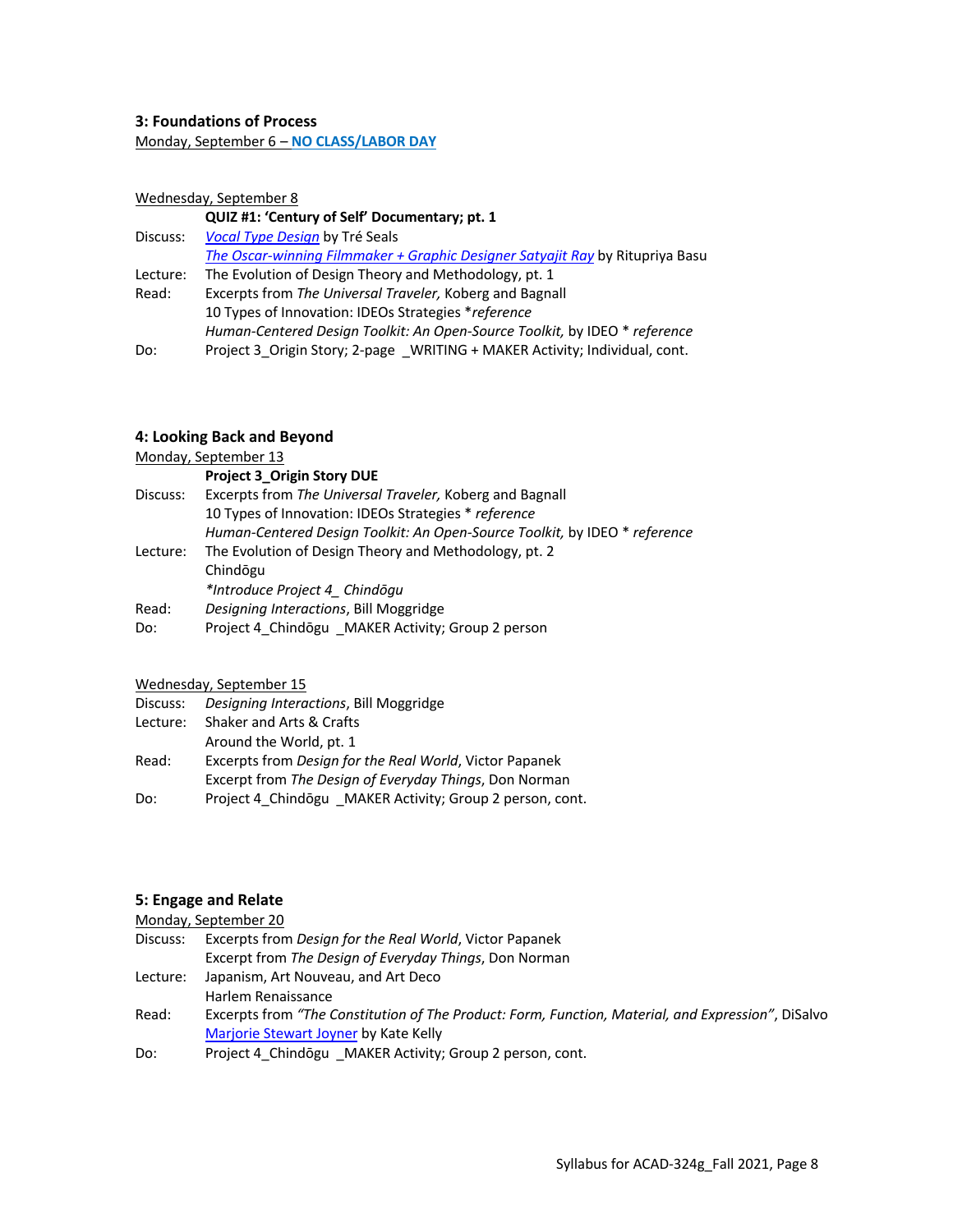Wednesday, September 22

**Project 4\_Chindōgu DUE**

Discuss: *\*Introduce Project 5 and Topic Selections*  Read: Excerpts from Marshall McLuhan: *The Medium is the Message* Do: Project 5\_5-page "New Made Old" \_WRITING + MAKER Activity; Individual.

## **6: Order and Chaos**

Monday, September 27

| Discuss: | Excerpts from Marshall McLuhan: The Medium is the Message                                          |
|----------|----------------------------------------------------------------------------------------------------|
|          | Excerpts from "The Constitution of The Product: Form, Function, Material, and Expression", DiSalvo |
|          | Marjorie Stewart Joyner by Kate Kelly                                                              |
| Lecture: | <b>Experience Design</b>                                                                           |
| Read:    | Excerpt from The Art of Relevance, Nina Simon                                                      |
|          | Excerpt from Understanding Comics, Scott McCloud                                                   |
| Do:      | Project 5 5-page "New Made Old" WRITING + MAKER Activity; Individual, cont.                        |

\*Study Q2: Study Readings Trivia QUIZ

#### Wednesday, September 29

|          | <b>QUIZ #2: Reading Trivia</b>                                              |
|----------|-----------------------------------------------------------------------------|
| Discuss: | Excerpt from The Art of Relevance, Nina Simon                               |
|          | Excerpt from Understanding Comics, Scott McCloud                            |
| Lecture: | Going Beyond the Norm: Surrealism and Inspiration                           |
|          | Materials of Past, Present, and Future                                      |
| Read:    | Dada Manifesto by Hugo Ball                                                 |
| Do:      | Project 5 5-page "New Made Old" WRITING + MAKER Activity; Individual, cont. |

## **7: Materials and Form**

|          | Monday, October 4                                                           |
|----------|-----------------------------------------------------------------------------|
| Discuss: | Dada Manifesto by Hugo Ball                                                 |
| Lecture: | Dada                                                                        |
|          | <b>Bauhaus</b>                                                              |
|          | 40s and 50s                                                                 |
|          | Around the World, pt. 2                                                     |
| Read:    | <b>Bauhaus: Arts Education Reformed, Whiteford</b>                          |
| Do:      | Project 5 5-page "New Made Old" WRITING + MAKER Activity; Individual, cont. |

### Wednesday, October 6

|       | Project 5 5-page "New Made Old" DUE                                                    |
|-------|----------------------------------------------------------------------------------------|
|       | *Introduce Project 6 Midterm Project: "Mash Up + Collab"                               |
| Read: | Excerpt #70 from <i>Design Studies: A Reader</i> by Clark and Brody (course text);     |
|       | "British Designers Accused of Creating Throw-Away Culture" by Trish Lorenz             |
| Do:   | Project 6 Midterm Project: "Mash Up + Collab" WRITING + MAKER Activity; Group 2 person |
|       | *Study Q3: Design History Quiz #1                                                      |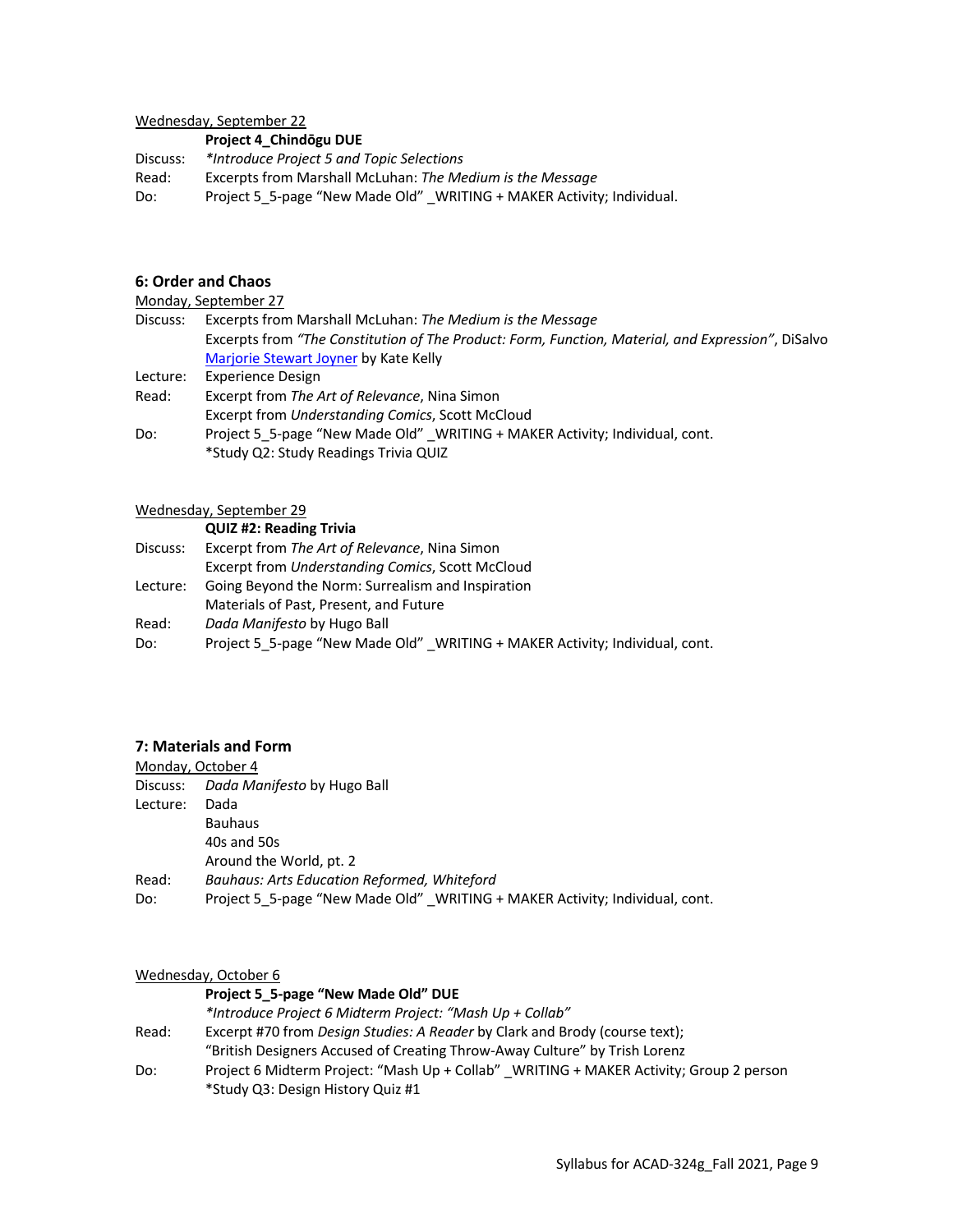#### **8:** *Midway*

Monday, October 11 Indigneous Peoples Day **QUIZ #3**: **Design History Quiz, pt. 1** Discuss: *Bauhaus: Arts Education Reformed, Whiteford* Excerpt #70 from *Design Studies: A Reader* by Clark and Brody (course text); "British Designers Accused of Creating Throw-Away Culture" by Trish Lorenz Lecture: Sustainability X Design Ethics X Design Read: Listen to *The Future is Ethical* - Tristan Harris, Center for Humane Technology from Mixed Methods in Podcasts. Excerpt #24 from *Design Studies: A Reader* by Clark and Brody (course text); "Ethical Design Education" by Susan S. Szenasy Do: Project 6 Midterm Project: "Mash Up + Collab" \_WRITING + MAKER Activity; Group 2 person, cont.

#### Wednesday, October 13

| Discuss: | Listen to The Future is Ethical - Tristan Harris, Center for Humane Technology                |
|----------|-----------------------------------------------------------------------------------------------|
|          | from Mixed Methods in Podcasts.                                                               |
|          | Excerpt #24 from <i>Design Studies: A Reader</i> by Clark and Brody (course text);            |
|          | "Ethical Design Education" by Susan S. Szenasy                                                |
| Lecture: | Mid-Century Modern                                                                            |
|          | Scandinavian Design                                                                           |
|          | Counterculture                                                                                |
| Read:    | Excerpt from <i>Emotional Intelligence 2.0</i> by Bradberry and Greaves                       |
| Do:      | Project 6 Midterm Project: "Mash Up + Collab" WRITING + MAKER Activity; Group 2 person, cont. |

#### **9: Acceptance + Analysis**

|          | Monday, October 18                                                                 |
|----------|------------------------------------------------------------------------------------|
|          | Project 6 Midterm Project: "Mash Up + Collab" DUE                                  |
| Discuss: | Excerpt from <i>Emotional Intelligence 2.0</i> by Bradberry and Greaves            |
| Lecture: | <b>Emotional Intelligence</b>                                                      |
| Read:    | Excerpt #65 from <i>Design Studies: A Reader</i> by Clark and Brody (course text); |
|          | "The Re-Education of Michael Graves" by John Hockenberry                           |
|          | "Race, Power, Money-the art of Jean-Michel Basquiat" by Olivia Laing               |

#### Wednesday, October 20

| Discuss: | Excerpt #65 from Design Studies: A Reader by Clark and Brody (course text);        |
|----------|------------------------------------------------------------------------------------|
|          | "The Re-Education of Michael Graves" by John Hockenberry                           |
|          | "Race, Power, Money-the art of Jean-Michel Basquiat" by Olivia Laing               |
| Lecture: | 7 Stages of the Creative Problem Solving Process Acceptance + Analysis             |
|          | Interview Techniques                                                               |
|          | Data Science and Visualizing Data                                                  |
|          | Personas vs Proto-Personas                                                         |
|          | *Introduce Project 7, Topic Selections, and Team Assignments for Final Project     |
| Read:    | Design Research: From Interview to Insight (parts one & two) by Matt Cooper-Wright |
| Do:      | Project 7 Kick off + Topic brainstorm PROCESS Activity, Final Team Groups          |
|          | Project 7a Analysis PROCESS Activity, Final Team Groups                            |
|          |                                                                                    |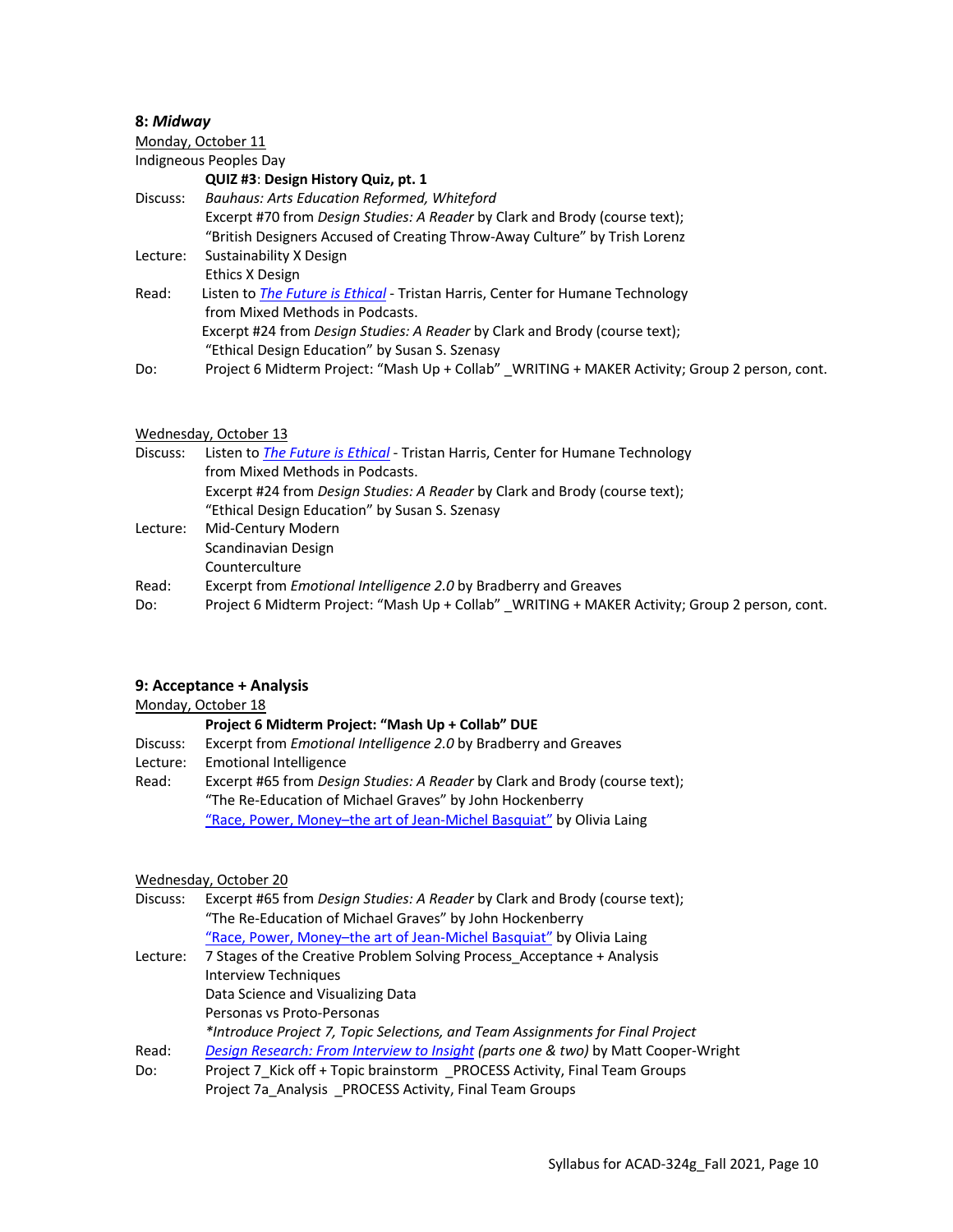## **10: Definition**

|          | Monday, October 25                                                                 |
|----------|------------------------------------------------------------------------------------|
| Discuss: | Design Research: From Interview to Insight articles by Matt Cooper-Wright          |
| Lecture: | 20th Century Rebellion: Brutalism to Disco                                         |
|          | Memphis and the 80s                                                                |
|          | 7 Stages of the Creative Problem Solving Process Definition                        |
|          | 1-on-1 Team Check-ins                                                              |
| Read:    | Excerpt #75 from <i>Design Studies: A Reader</i> by Clark and Brody (course text); |
|          | "Helvetica: Love It or Hate It" by R. Roger Remington                              |
| Do:      | Project 7a Analysis & Definition PROCESS Activity, Final Team Groups, cont.        |

#### Wednesday, October 27

#### **Project 7a\_Analysis and Definition DUE**

| Discuss: | Excerpt #75 from Design Studies: A Reader by Clark and Brody (course text); |
|----------|-----------------------------------------------------------------------------|
|          | "Helvetica: Love It or Hate It" by R. Roger Remington                       |
| Lecture: | 7 Stages of the Creative Problem Solving Process Ideation                   |
|          | Creating the Experience                                                     |
| Read:    |                                                                             |
| Do:      | Project 7b Ideation PROCESS Activity, Final Team Groups                     |

#### **11: Ideation + Selection**

|          | Monday, November 1                                                                 |
|----------|------------------------------------------------------------------------------------|
| Discuss: |                                                                                    |
| Lecture: | 90s Minimalism                                                                     |
|          | Market Research                                                                    |
|          | 1-on-1 Team Check-ins                                                              |
| Read:    | Excerpt from Design is Storytelling by Ellen Lupton                                |
|          | Excerpt #44 from <i>Design Studies: A Reader</i> by Clark and Brody (course text); |
|          | "The Difference of Female Design" by Hazel Clark                                   |
| Do:      | Project 7b Ideation PROCESS Activity, Final Team Groups                            |

Wednesday, November 3

## **Project 7b\_Ideation DUE** Discuss: Excerpt from *Design is Storytelling* by Ellen Lupton Excerpt #44 from *Design Studies: A Reader* by Clark and Brody (course text); "The Difference of Female Design" by Hazel Clark Lecture: 7 Stages of the Creative Problem Solving Process\_Selection *1-on-1 Team Check-ins* Read: *From Inspiration to Implementation* by Tina Seelig Do: Project 7c\_Selection \_PROCESS Activity, Final Team Groups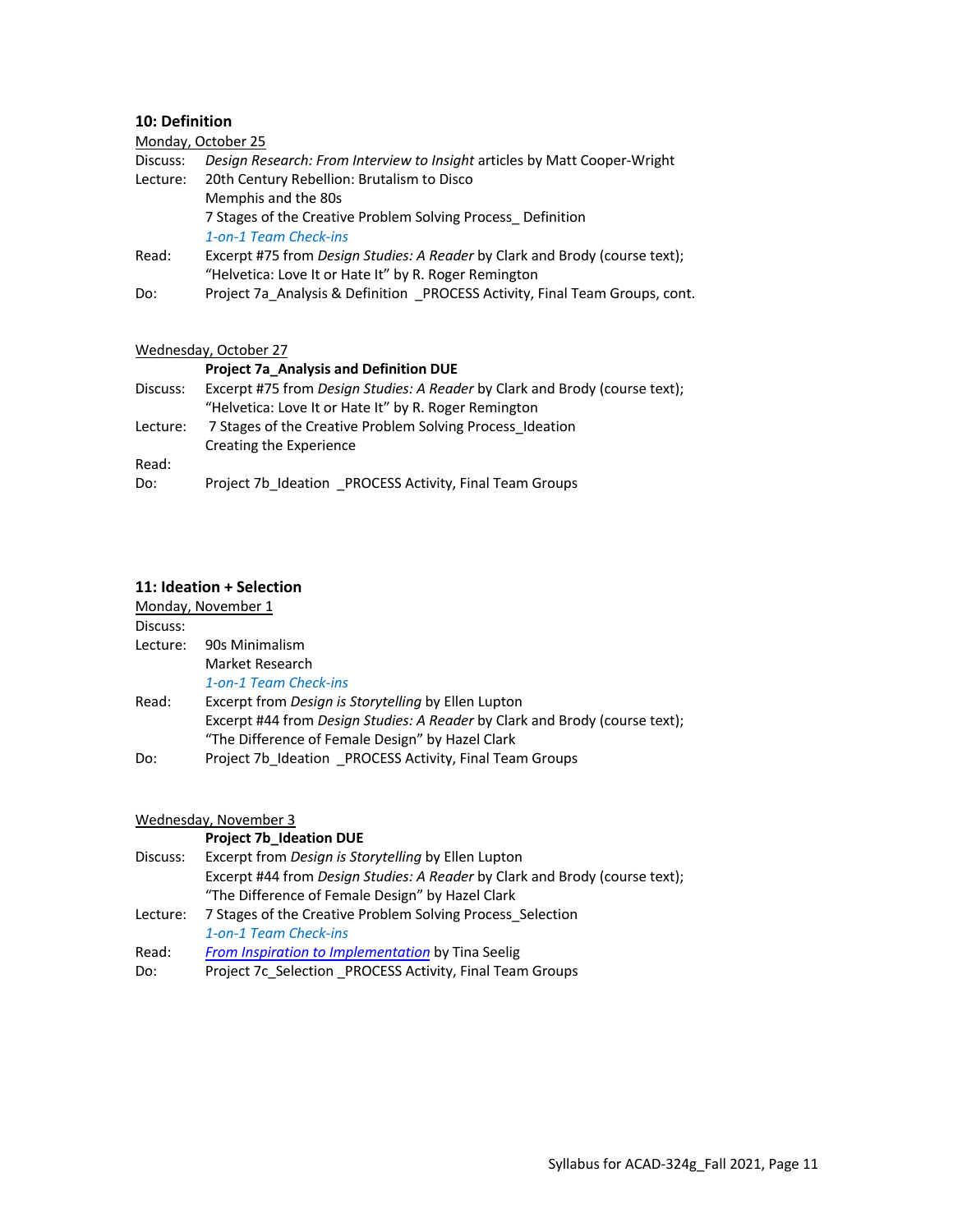#### **12: The Circle of Implementation**

### Monday, November 8 **Project 7c\_Selection DUE** Discuss: *From Inspiration to Implementation* by Tina Seelig Lecture: Makers Unite 7 Stages of the Creative Problem Solving Process\_Implementation Proof of Concept *1-on-1 Team DYNAMICS Check-ins* Read: *3 Prototyping Exercises to Get Unstuck* by IDEO Do: Project 7d\_Implementation and Building a Brand \_PROCESS Activity, Final Team Groups

#### Wednesday, November 10

| Discuss: | 3 Prototyping Exercises to Get Unstuck by IDEO                                      |
|----------|-------------------------------------------------------------------------------------|
| Lecture: | Mood Boards and Branding                                                            |
|          | <b>Creating Assets</b>                                                              |
|          | Showcasing DVF+ rational                                                            |
|          | <b>Building a Business Model</b>                                                    |
|          | <b>Considering Marketing Engagement</b>                                             |
| Listen:  | Podcast: Purposeful Branding Makes A Passionate Life showcasing Nikita M. Pope      |
| Do:      | Project 7d_Implementation and Building a Brand _PROCESS Activity, Final Team Groups |

#### **13: Development**

Monday, November 15

| Discuss: | Podcast: Purposeful Branding Makes A Passionate Life showcasing Nikita M. Pope     |  |
|----------|------------------------------------------------------------------------------------|--|
|          | Lecture: Y2K to the Noughties                                                      |  |
|          | 2010 to Today                                                                      |  |
|          | 1-on-1 Team Check-ins                                                              |  |
| Do:      | Project 7d Implementation and Building a Brand PROCESS Activity, Final Team Groups |  |

#### Wednesday, November 17

**Project 7d\_Implementation and Building a Brand DUE** Discuss: *1-on-1 Team Check-ins* Do: \* Study for Q4: Design History Quiz, pt. 2

#### **14: Evaluation**

| Monday, November 22 |                                                             |  |
|---------------------|-------------------------------------------------------------|--|
|                     | QUIZ #4: Design History Quiz, pt. 2                         |  |
| Lecture:            | 7 Stages of the Creative Problem Solving Process Evaluation |  |
|                     | Create Group Assessment rubric and self-evaluation model    |  |
|                     | *Course Evaluation                                          |  |
| Do:                 | Project 7e Evaluation PROCESS Activity, Final Team Groups   |  |

Wednesday, November 24 – **NO CLASS/THANKSGIVING**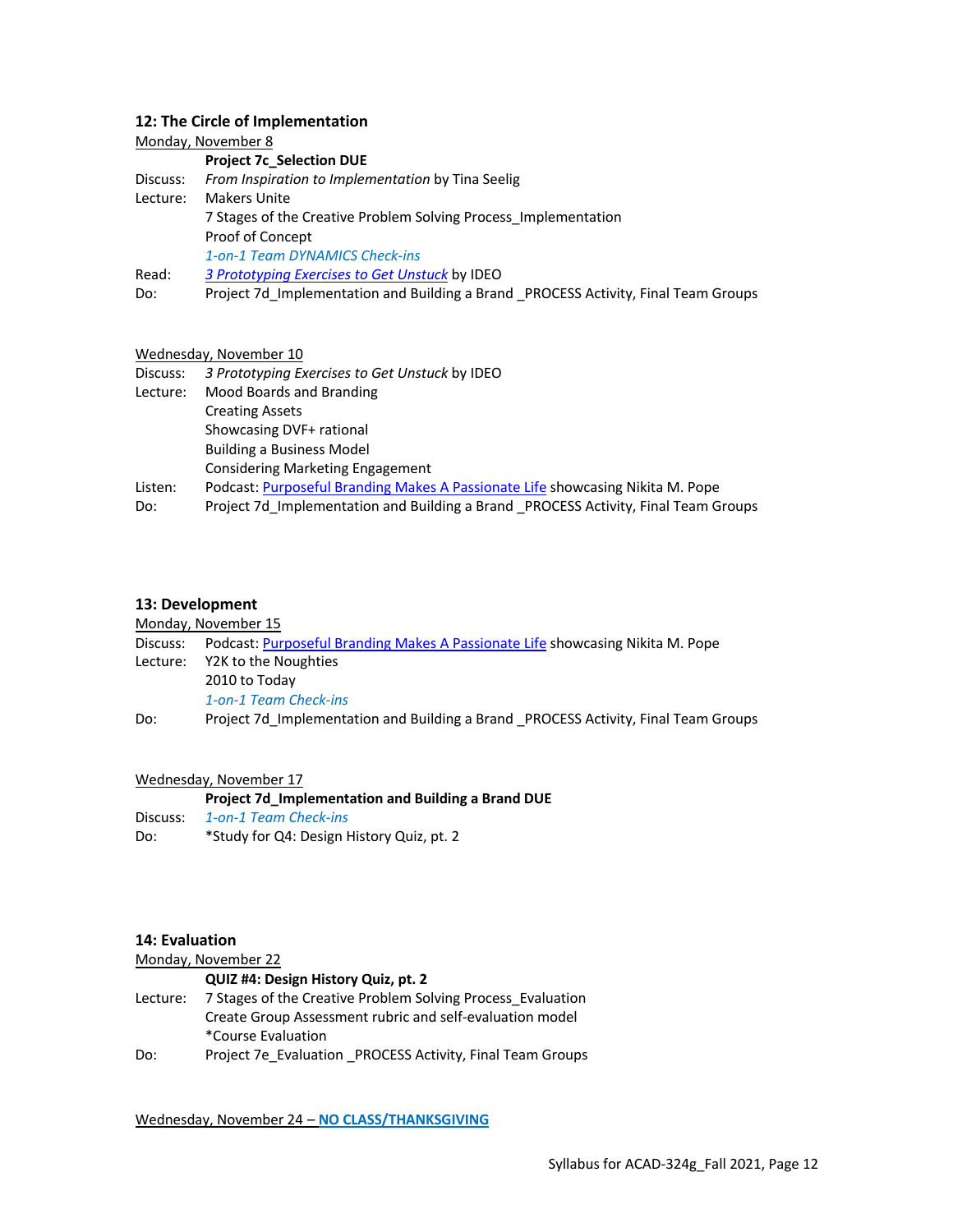#### **15: Communicating the Idea**

Monday, November 29

#### **Project 7e\_Evaluation DUE**

Dry-run Presentations

Discuss: *1-on-1 Team Check-ins*

Do: Project 7\_Final Presentation and Evaluation \_PROCESS Activity, Final Team Groups

### Wednesday, December 1

**Project 7\_Final Presentations DUE** *1-on-1 Team Check-ins, Cont.*

Do: Project 7\_Final Documentation and Evaluation \_PROCESS Activity, Final Team Groups, cont.

## **> Final Project 7 Documentation (Final Exam) <**

### **Project 7\_Final Documentation DUE**

Wednesday, December 8

Revised Final Documentation and Group/Team/Self Evaluations Due

Do: **All Project 7** submissions *due 9am the morning of the Final Exam date*. All final materials, including team and self evaluation updates due to PoD Google Drive. *\*Be sure to post final URL of drive materials to Blackboard for complete submission.*

**For the date and time of the final for this class, consult the USC** *Schedule of Classes*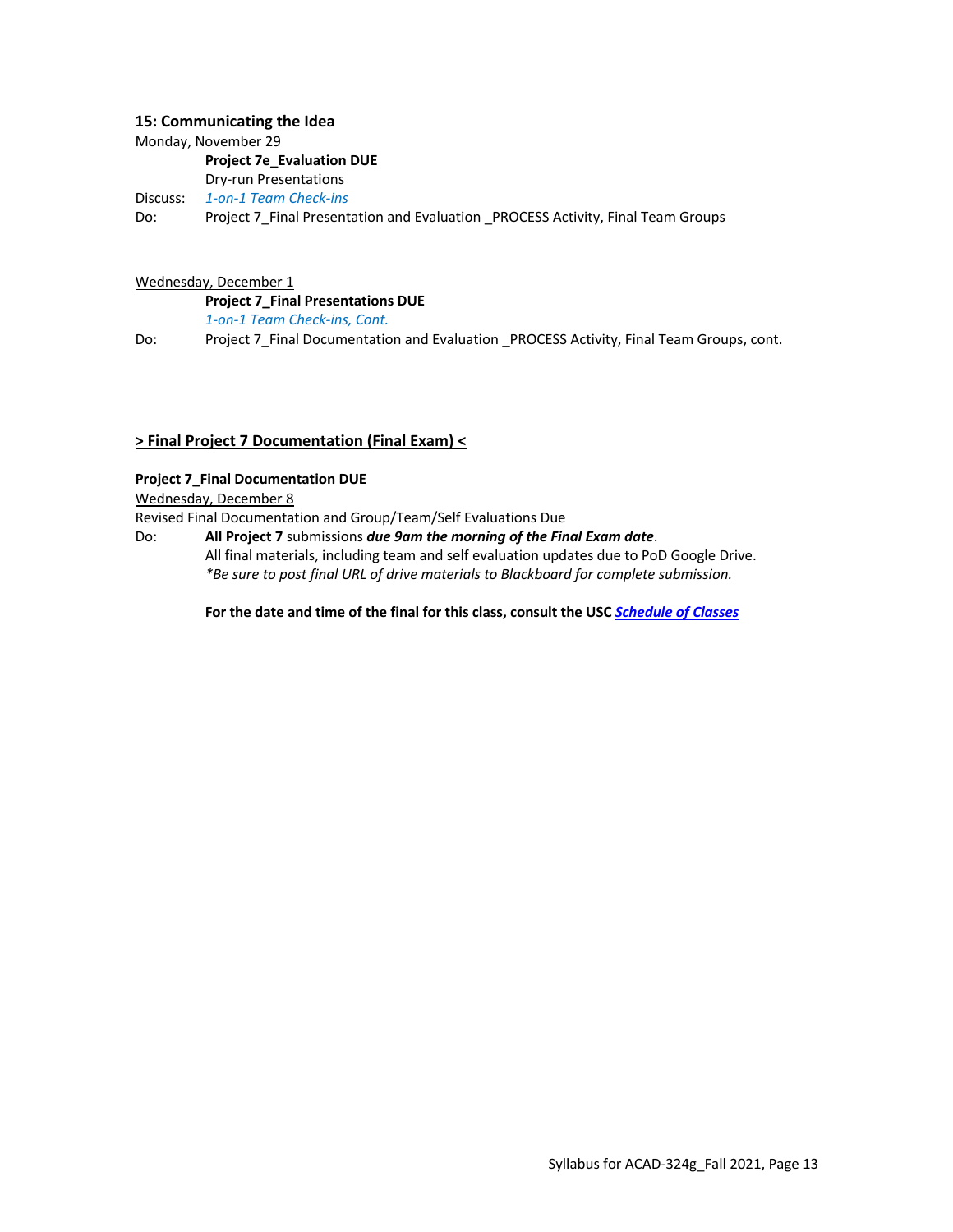## **Deliverables Outline**

*(subject to change as needed)*

*\* Project grading criteria are shared for each assignment, and distributed as rubrics. We will go over deliverable criteria in class.*

*\*\*Each project assignment requires drive submission AND a corresponding URL submission to Blackboard.* 

*\*\*\*Grades and written feedback received via Blackboard.*

#### **1: Project Assignments \_ 300 Points**

Project **1**\_Design Scavenger Hunt **\_OPEN Activity; Group 2 person** Project **2**\_Collaborative Space Mindmap Mobile **\_OPEN Activity; Group 3 person** Project **3**\_Origin Story; 2-page **\_WRITING + MAKER Activity; Individual** Project **4**\_Chindōgu **\_MAKER Activity; Group 2 person** Project **5**\_New Made Old; 5-page **\_WRITING + MAKER Activity; Individual**

#### **2: Quizzes \_ 100 Points**

**Q1**: 'Century of Self' Documentary; pt. 1 **Q2**: Reading Trivia **Q3**: Design History Quiz, pt. 1 **Q4**: Design History Quiz, pt. 2

#### **3: Midterm:** "Project **6**" **\_ 200 Points**

"Designer Mash Up + Collab" ; 8-page **\_WRITING + MAKER Activity; Group 2 person**

#### **4: FINAL PROJECT:** "Project 7" **\_ 300 Points**

Project **7a**\_Analysis + Definition **\_PROCESS Activity, Final Team Groups** Project **7b**\_Ideation **\_PROCESS Activity, Final Team Groups** Project **7c**\_Selection **\_PROCESS Activity, Final Team Groups** Project **7d**\_Implementation & Building a Brand **\_PROCESS Activity, Final Team Groups** Project **7e**\_Evaluation **\_PROCESS Activity, Final Team Groups**

Project **7**\_Final Presentation and Documentation **\_PROCESS Activity, Final Team Groups All final Project 7** submissions *due 9am the morning of the Final Exam date*. All final materials, including team and self evaluation updates due to PoD Google Drive *within 24 HRS* of final exam time. *\*Post final URL of drive materials to Blackboard.* **For the date and time of the final for this class, consult the USC** *Schedule of Classes*

#### **5: CLASS PARTICIPATION \_ 100 Points**

Class participation grade is based on your engagement during class discussions, the constructive critique and evaluation of peer work, and team engagement. You are encouraged to share relevant examples of product design history and design methodology, drawing from your everyday life and lived experiences.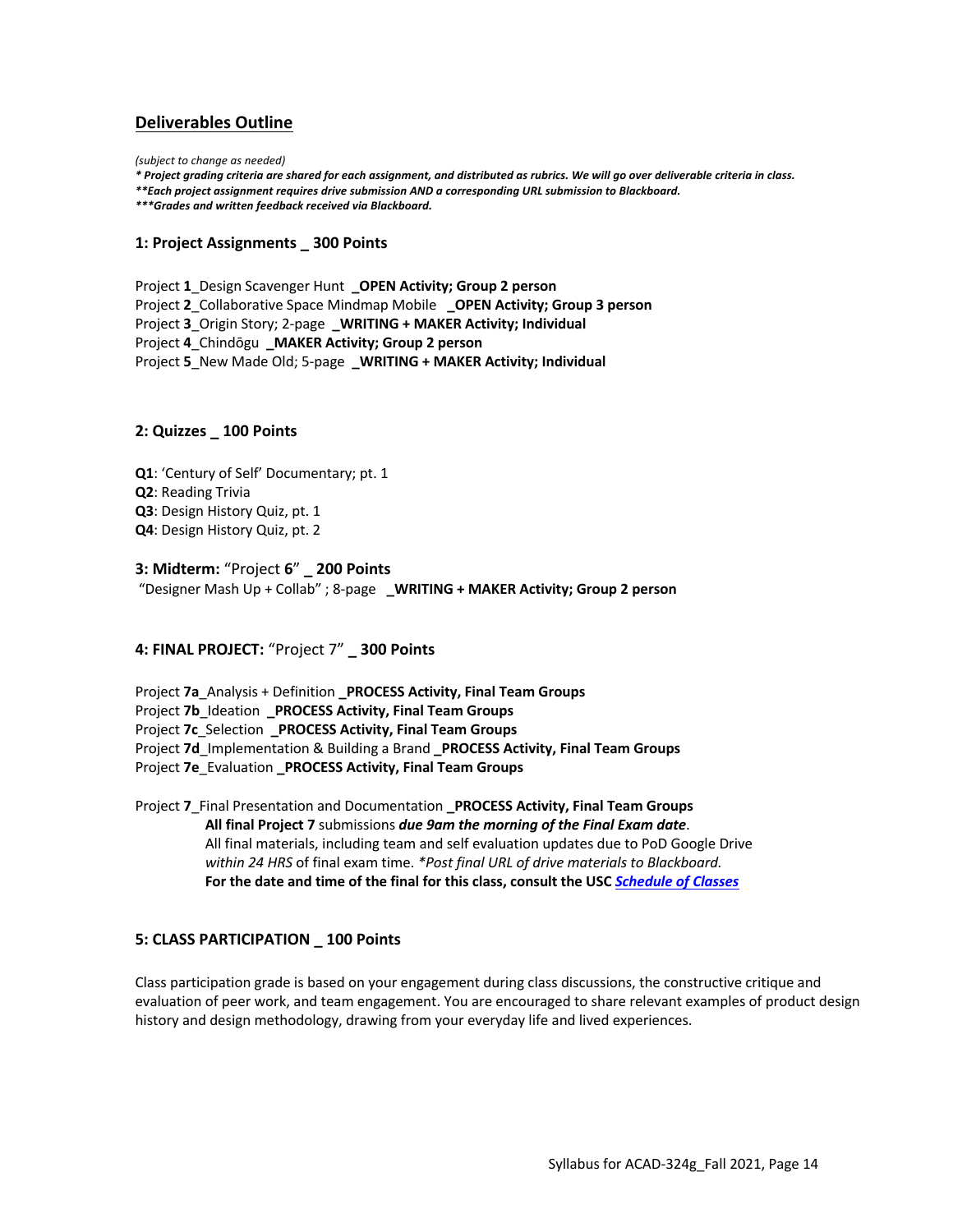#### **Recommended Readings and Resources**

(some digital versions are available)

*The History, Theory and Practice of Product Design* by Bernhard Burdek, Birkhauser *Designing Interactions,* Bill Moggridge, MIT Press *A Primer of Visual Literacy* by Donis A. Donis, MIT Press *Design in Context by Penny Sparke,* Chartwell Books, Inc. *Design History: Understanding Theory and Method* by *Kjetil Fallan,* Berg Publishers *The Geometry of Design* by Kimberly Elam, Princeton Architectural Press *The Art of Innovation: Lessons in Creativity* by Tom Kelley, by Crown Business *The Power of Limits: Proportional Harmonies in Nature, Art & Architecture* by Gyorgy Doczi, Shambhala Boulder & London *Bauhaus* by Frank Whitford, Thames & Hudson *Industrial Design,* John Heskett, Thames & Hudson *Principles of two-Dimensional Design and three-Dimensional Design* by Wucius Wong, Van Nostrand Reinhold *Art Deco Complete: The Definitive Guide to the Decorative Arts of the 1920s and 1930s,* by Alastair Duncan, Harry N. Abrams *Human-Centered Design Toolkit: An Open-Source Toolkit to Inspire New Solutions in the Developing World* by IDEO, IDEO Press *Graphic Design Theory: Readings from the Field* edited by Helen Armstrong, foreword by Ellen Lupton *Design Paradigms: A Sourcebook for Creative Visualization* by Warren K. Wake, John Wiley & Sons, Inc. HCD Toolkit by IDEO: https://www.ideo.com/post/design-kit Stanford d.School Bootcamp (previously Hasso Platner Institute of Design): https://dschool.stanford.edu/ HABI Education Labs Framework: http://habieducationlab.org/design/ Design Thinking Handbook: Chapter 1 – Why we need design thinking. https://www.designbetter.co/design-thinking/why-we-need-design-thinking IDEO Shopping Cart Project. https://www.youtube.com/watch?v=M66ZU2PCIcM Innovation Management articles: http://www.innovationmanagement.se/latest-articles/ Jeremy Alexis: What is Problem Framing in Design? https://vimeo.com/6180364 https://vimeo.com/groups/iitdesigncommunity/videos/21770257 What fuels great design (and why most startups don't do it), https://library.gv.com/what-fuels-great-design-and-why-most-startups-don-t-do-it-a8dd2c4f5cb4 Getting People to Talk: An Ethnography & Interviewing Primer: https://vimeo.com/1269848 Going Deeper, Seeing Further: Enhancing ethnographic interpretations. http://5a5f89b8e10a225a44acccbed124c38c4f7a3066210c073e7d55.r9.cf1.rackcdn.com/files/pdfs/news/jar\_2006.pdf Complete Beginner's Guide to UX Research, http://www.uxbooth.com/articles/complete-beginners-guide-to-design-research/ Needfinding: The why and how of uncovering people's needs. Dev Patnaik. http://www.paulos.net/teaching/2011/BID/readings/needfinding.pdf A Beginner's Guide to Finding User Needs. Jan Dittrich. Read the 'Analysis' section only. https://jdittrich.github.io/userNeedResearchBook/#toc53 Design Research: From Interview to Insight Part 1 Summarizing the Interview: https://medium.com/design-research-methods/design-research-from-interview-to-insight-part-onesummarising-the-interview-dceee9ba0969 Design Research: From Interview to Insight Part 2, Synthesizing Insight: https://medium.com/design-research-methods/design-research-from-interview-to-insight-f6957b37c698 Case Study: How to use empathy to create products people love. Start at 25m20s through end. https://vimeo.com/126976733#t=1520s "The Importance of Synthesis during the design process." Jon Kolko http://www.jonkolko.com/writingInfoArchDesignStrategy.php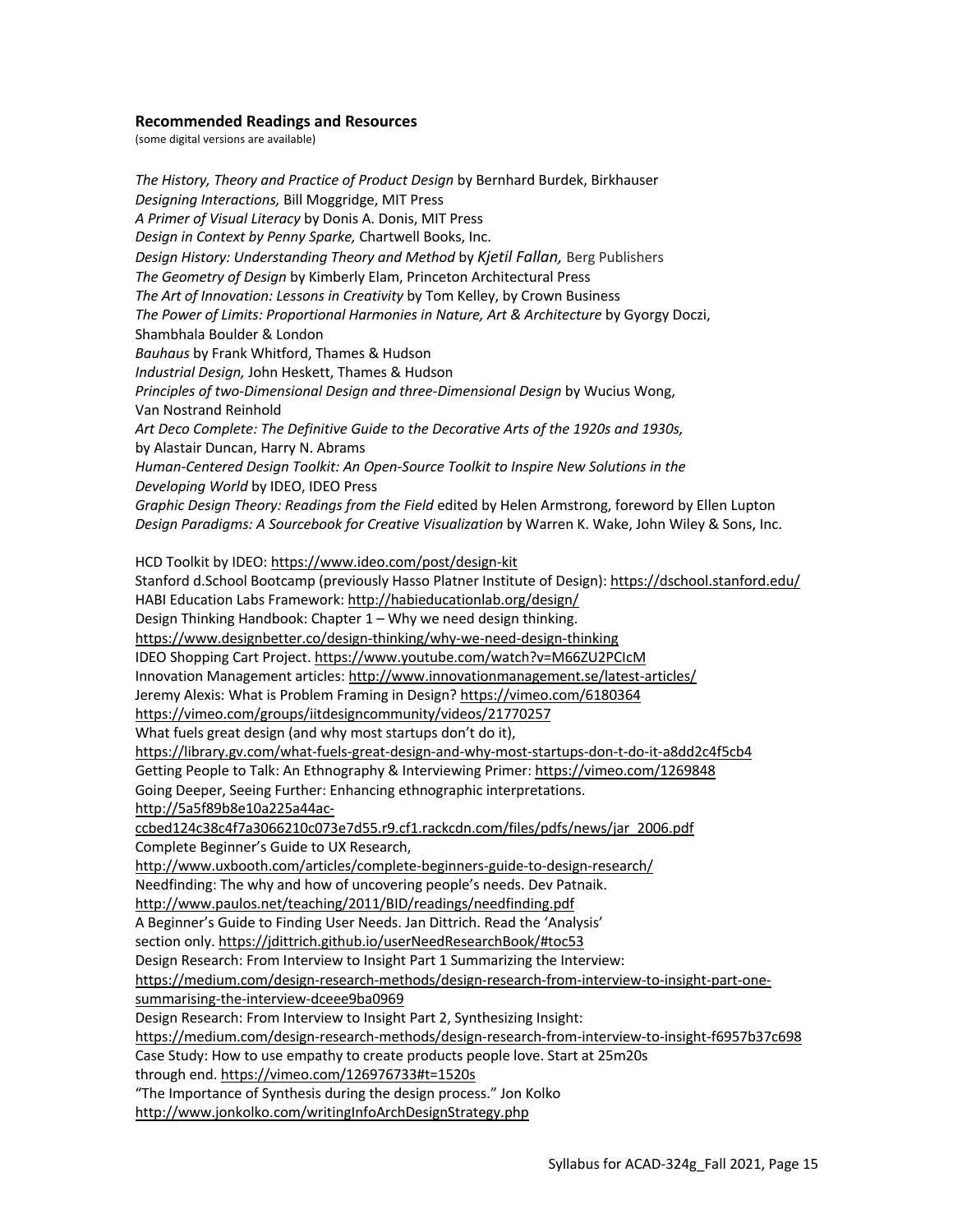Mental Models: Digging beyond user preferences: https://www.youtube.com/watch?v=M4AsxNg9nNU Abductive Thinking and Sensemaking: The Drivers of Design Synthesis. Jon Kolko http://www.jonkolko.com/writingAbductiveThinking.php

#### **Additional Internet Resources**

| Adobe TV                | tv.adobe.com                         |
|-------------------------|--------------------------------------|
| The Designers Accord    | designeraccord.org                   |
| John Maeda              | lawsofsimplicity.com                 |
| Lynda                   | lynda.com, now LinkedIn Learning     |
| <b>TED Talks</b>        | ted.com/talks – edited list supplied |
| <b>Product Timeline</b> | rsub.com/typographic/timeline/       |
| <b>Wired Magazine</b>   | wired.com                            |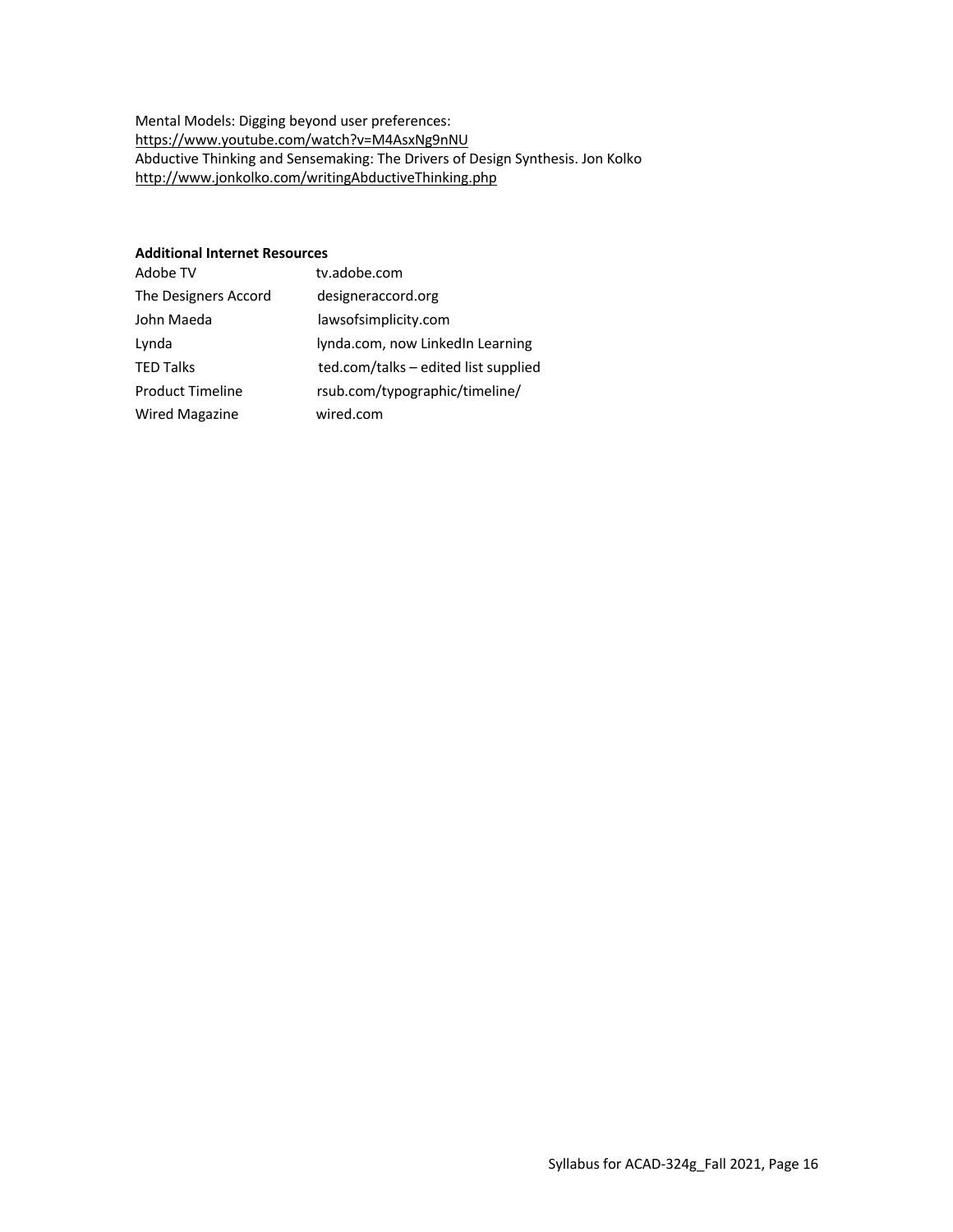## **Statement on Academic Conduct and Support Systems**

#### **Academic Conduct:**

Plagiarism – presenting someone else's ideas as your own, either verbatim or recast in your own words – is a serious academic offense with serious consequences. Please familiarize yourself with the discussion of plagiarism in SCampus in Part B, Section 11, "Behavior Violating University Standards" policy.usc.edu/scampus-part-b. Other forms of academic dishonesty are equally unacceptable. See additional information in SCampus and university policies on scientific misconduct, policy.usc.edu/scientificmisconduct.

#### **Support Systems:**

*Student Health Counseling Services - (213) 740-7711 – 24/7 on call* engemannshc.usc.edu/counseling

Free and confidential mental health treatment for students, including short-term psychotherapy, group counseling, stress fitness workshops, and crisis intervention.

*National Suicide Prevention Lifeline - 1 (800) 273-8255 – 24/7 on call* suicidepreventionlifeline.org

Free and confidential emotional support to people in suicidal crisis or emotional distress 24 hours a day, 7 days a week.

*Relationship and Sexual Violence Prevention Services (RSVP)* 

213-740-9355 (WELL

https://studenthealth.usc.edu/sexual-assault/

Free and confidential therapy services, workshops, and training for situations related to gender-based harm.

Relationship and Sexual Violence Prevention and Services provides immediate therapy services for situations related to gender- and power-based harm (e.g., sexual assault, domestic violence, stalking).

#### *Office of Equity and Diversity (OED) | Title IX - (213) 740-5086* equity.usc.edu, titleix.usc.edu

Information about how to get help or help a survivor of harassment or discrimination, rights of protected classes, reporting options, and additional resources for students, faculty, staff, visitors, and applicants. The university prohibits discrimination or harassment based on the following protected characteristics: race, color, national origin, ancestry, religion, sex, gender, gender identity, gender expression, sexual orientation, age, physical disability, medical condition, mental disability, marital status, pregnancy, veteran status, genetic information, and any other characteristic which may be specified in applicable laws and governmental regulations.

*USC Policy Reporting to Title IX (213) 740-5086*

https://policy.usc.edu/reporting-to-title-ix-student-misconduct/

The university encourages individuals to report prohibited conduct to the *Title IX Office*. Individuals can report to the university *Title IX Coordinator* in the *Office of Equity and Diversity.*

#### *Bias Assessment Response and Support - (213) 740-2421*

studentaffairs.usc.edu/bias-assessment-response-support

Avenue to report incidents of bias, hate crimes, and microaggressions for appropriate investigation and response.

*The Office of Disability Services and Programs - (213) 740-0776*